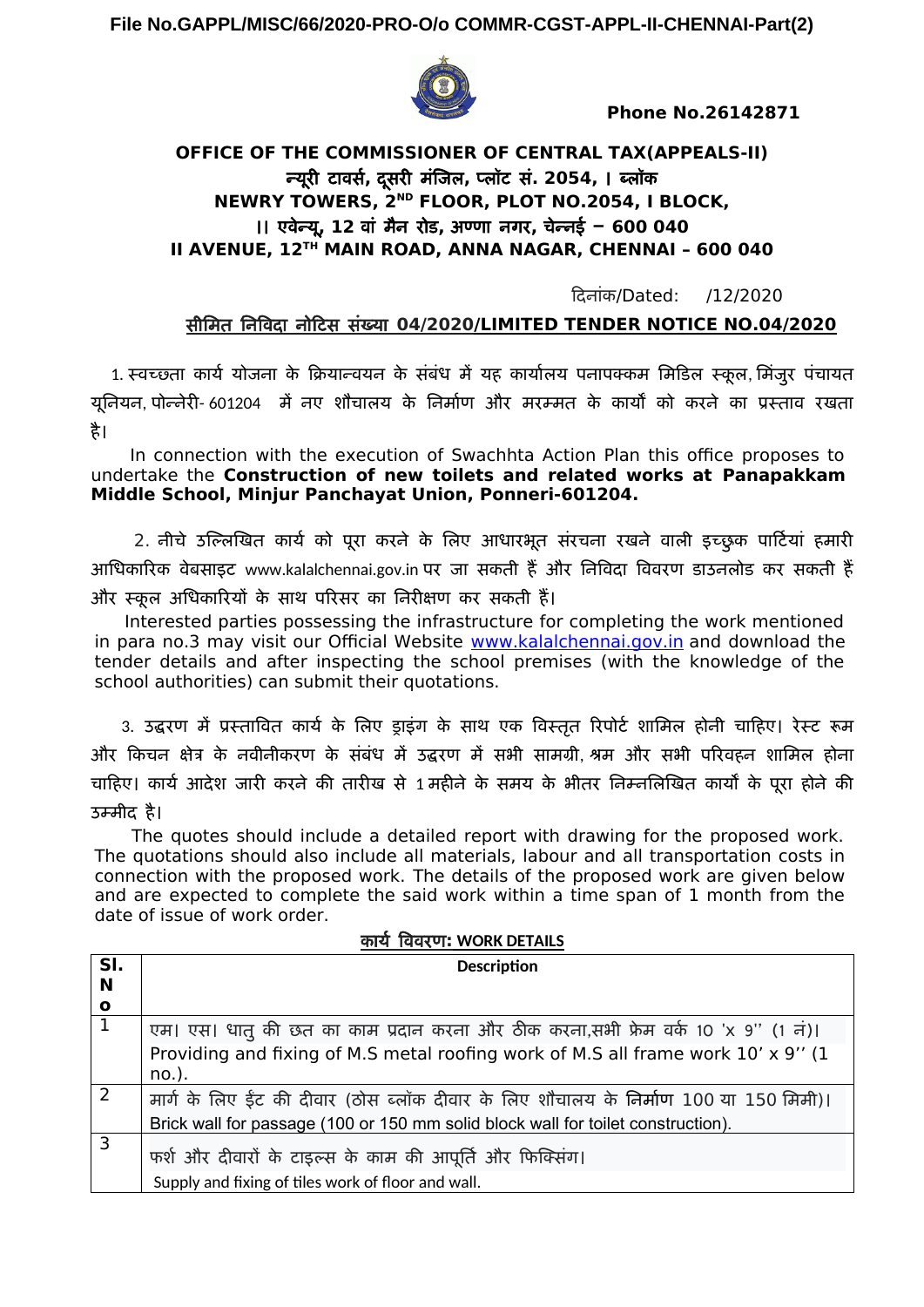## **File No.GAPPL/MISC/66/2020-PRO-O/o COMMR-CGST-APPL-II-CHENNAI-Part(2)**

| $\overline{4}$ | आपूर्ति, फिक्सिंग, इंस्टॉलेशन, कमीशनिंग ऑफ व्हाइट / विटेरस चाइना फ्लोर भारतीय प्रकार) और                                                                             |
|----------------|----------------------------------------------------------------------------------------------------------------------------------------------------------------------|
|                | आंतरिक फिटिंग जिसमें कटिंग और मेकिंग शामिल हैं।                                                                                                                      |
|                | Supply, fixing, installation, commissioning of white/vitreous china floor Indian<br>type closet and internal fittings with accessories including cutting and making. |
| 5              | नए शौचालय के ईंट की दीवार इमल्शन पेंटिंग और एक कोट रिडॉक्स के एम एस फ्रेम और एक                                                                                      |
|                | कोट एनामेल पेंटिंग (मैनुअल पेंटिंग) की पेंटिंग का काम।                                                                                                               |
|                | Painting work of applying for new toilet brick wall emulsion painting and M S<br>frame of one coat redox and one coat enamel painting (manual painting).             |
| 6              | शौचालय के लिए पीवीसी दरवाजे।                                                                                                                                         |
|                | PVC doors for toilets.                                                                                                                                               |
|                | शौचालय की दीवार, नींव और जल निकासी गड़ढे आदि के लिए पृथ्वी की खुदाई।                                                                                                 |
|                | Excavation of earth for toilet wall foundation and foundation and for drainage pit etc.                                                                              |

4. उपयोग की जाने वाली सभी सामग्रियों को भारत और मानक गुणवत्ता वाले आईएसआई अंकों में बनाया जाना चाहिए।

 All the materials to be used should be made in India and of standard quality bearing ISI marks.

5. इच्छुक पार्टियों में निम्नलिखित योग्यता मानदंड होना चाहिए।

Interested parties should posses the following eligibility criteria.

(ए) उन्हें जीएसटी के साथ पंजीकृत होना चाहिए और उनके पास पैन नंबर होना चाहिए और काम की समान प्रकृति में कम से कम 2 वर्ष का अनुभव होना चाहिए; जीएसटी पंजीकरण, पैन कार्ड और कार्य अनुभव के र्समर्थन में दस्तावेजों की प्रतियां उद्धरण के साथ संलग्न की जानी चाहिए।

 (a) They should be registered with GST and should possess a PAN number and have a minimum of 2 years experience in similar nature of work; copies of GST Registration , PAN card and documents in support of work experience should be enclosed with the quotation.

(बी) कोई अग्रिम भूगतान नहीं किया जाएगा और भूगतान स्कूल द्वारा काम पूरा करने की रिपोर्ट प्रस्तुत करने पर ही किया जाएगा।

(b) No advance will be paid for the work till completion. Final payment will be made only on submission of completion report from the school.

(6) उद्धरण वाले लिफाफा को " कन्या मध्य विद्यालय पनापक्कम, जिला तिरुवल्लुर में नए शौचालय के निर्माण और मरम्मत के काम करने के लिए उद्धरण " के रूप में अत्यधिक लिखा जाना चाहिए। उद्धरण वाले लिफाफा को सीजीएसटी और केंद्रीय उत्पाद शुल्क, अपील -2, दूसरे मंजिल, दक्षिण विंग, न्यूरी टावर्स, 12 वीं मुख्य सड़क, अन्ना नगर, चेन्नई- 600040 के सहायक आयुक्त को संबोधित किया जाना चाहिए। एक मुहरबंद कवर में जमा किया जाना चाहिए और 29.12.2020 को या उससे पहले 15.00 बजे से नीचे हस्ताक्षर किए जाने चाहिए।

 The envelope containing the quotation should be super scribed as, "**QUOTATION FOR CONSTRUCTION OF NEW TOILETS AND PLUMBING WORKS AT PANAPAKKAM MIDDLE SCHOOL, MINJUR PANCHAYAT UNION, PONNERI-601204**" and should be addressed to the Assistant Commissioner of CGST & Central Excise, Appeals-II, 2nd Floor, South Wing, Newry Towers, 12th Main Road, Anna Nagar, Chennai-600040. The quotation should be submitted in a sealed cover and should reach the undersigned on or before **29.12.2020 by 15.00 hrs.**